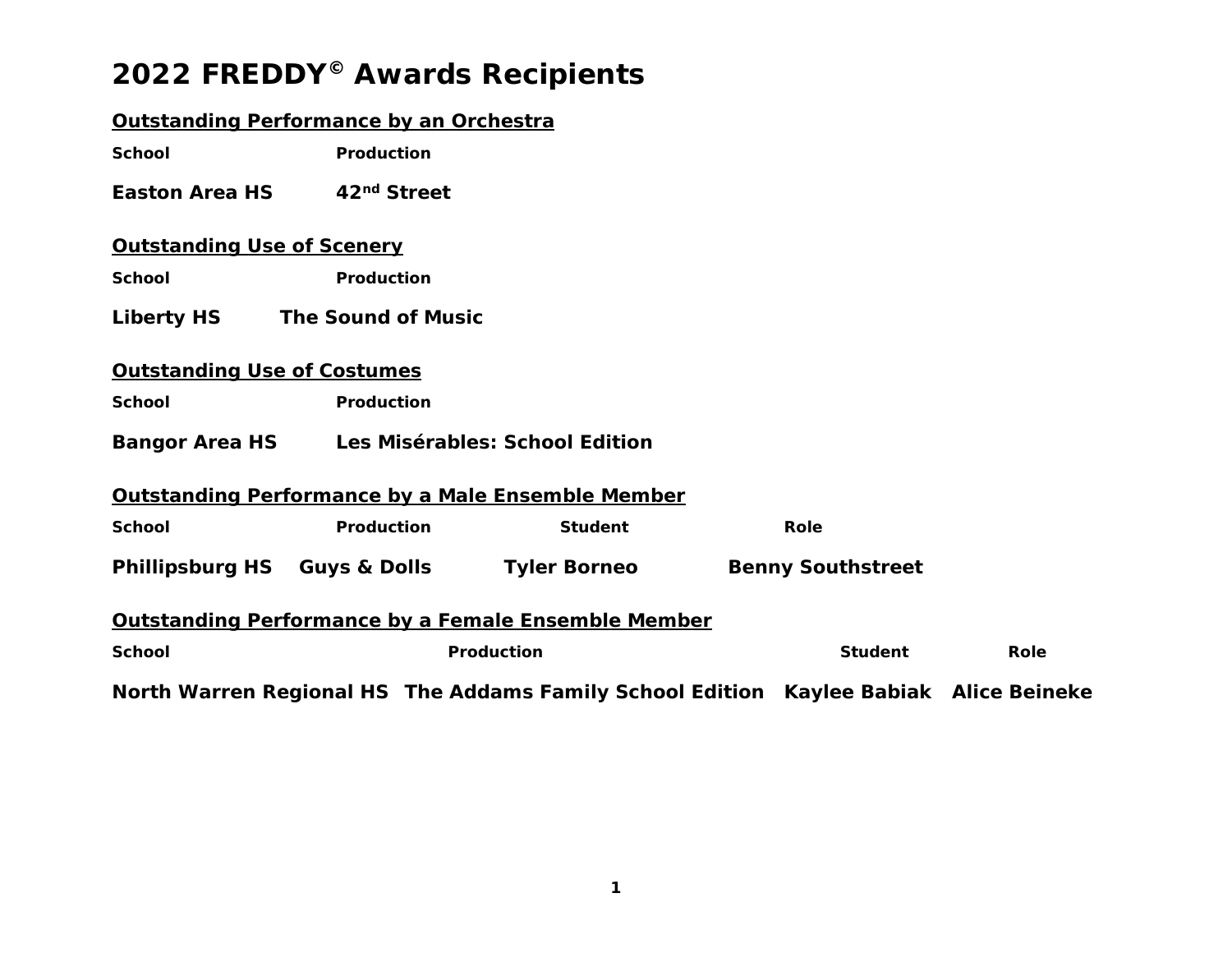### **Student Achievement Award**

| <b>School</b>                                 | Production                |                                                                   | <b>Student</b>          | Role                       |
|-----------------------------------------------|---------------------------|-------------------------------------------------------------------|-------------------------|----------------------------|
|                                               |                           | North Warren Regional The Addams Family: School Edition Ava Tanis |                         | <b>Executive Assistant</b> |
|                                               |                           |                                                                   |                         |                            |
| <b>Outstanding Use of Lighting</b>            |                           |                                                                   |                         |                            |
| <b>School</b>                                 | Production                |                                                                   |                         |                            |
| <b>Freedom HS</b>                             | <b>Curtains</b>           |                                                                   |                         |                            |
| <b>Outstanding Small Ensemble Performance</b> |                           |                                                                   |                         |                            |
| <b>School</b>                                 | Production                | <b>Students</b>                                                   | Song                    |                            |
|                                               |                           | Phillipsburg HS Guys & Dolls Jake Delesky, Tyler Borneo           | <b>Guys &amp; Dolls</b> |                            |
| <b>Outstanding Choreography</b>               |                           |                                                                   |                         |                            |
| <b>School</b>                                 | Production                |                                                                   |                         |                            |
| <b>Liberty HS</b>                             | <b>The Sound of Music</b> |                                                                   |                         |                            |
|                                               |                           | Outstanding Performance by an Actress in a Supporting Role        |                         |                            |
| <b>School</b>                                 | Production                | <b>Student</b>                                                    | Role                    |                            |
| <b>Phillipsburg HS</b>                        |                           | Guys & Dolls Maya Marino Cappello                                 | <b>Miss Adelaide</b>    |                            |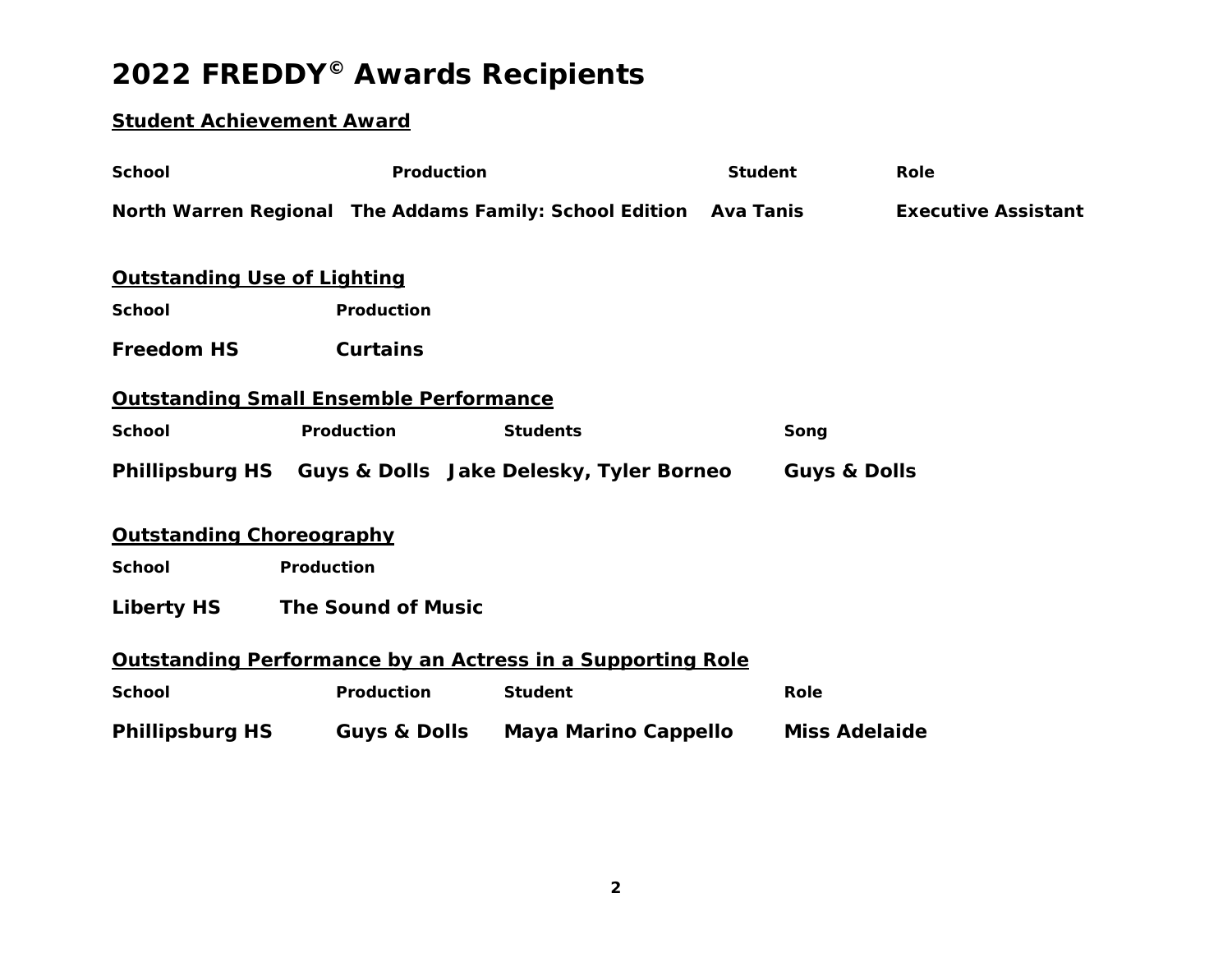|                                                                   | Outstanding Performance by an Actor in a Supporting Role                      |                 |                |                       |                            |                 |
|-------------------------------------------------------------------|-------------------------------------------------------------------------------|-----------------|----------------|-----------------------|----------------------------|-----------------|
| <b>School</b>                                                     | Production                                                                    | <b>Student</b>  |                | <b>Role</b>           |                            |                 |
| <b>Phillipsburg HS</b>                                            | <b>Guys &amp; Dolls</b>                                                       | Jacob ten Bosch |                | <b>Nathan Detroit</b> |                            |                 |
|                                                                   | <b>Outstanding Performance by a Featured Dancer</b>                           |                 |                |                       |                            |                 |
| <b>School</b>                                                     | Production                                                                    |                 |                | <b>Student</b>        |                            | Role            |
|                                                                   | North Warren Regional HS The Addams Family School Edition                     |                 |                |                       | <b>Elise Stefankiewicz</b> | <b>The Moon</b> |
| West Virginia University Scholarship<br><b>Outstanding Chorus</b> | Musical Theatre Performance - Elizabeth Rutt, Bangor Area High School         |                 |                |                       |                            |                 |
| <b>School</b>                                                     | Production                                                                    |                 |                |                       |                            |                 |
| <b>Emmaus HS</b>                                                  | <b>The Addams Family School Edition</b>                                       |                 |                |                       |                            |                 |
|                                                                   | Vic Kumma Award for Outstanding Solo Vocal Performance                        |                 |                |                       |                            |                 |
| <b>School</b>                                                     | <b>Production</b>                                                             |                 | <b>Student</b> |                       | Song                       |                 |
|                                                                   | Bangor Area HS Les Misérables: School Edition Charles CJ Fassl Bring Him Home |                 |                |                       |                            |                 |
|                                                                   | The Air Products Education/Community Impact Award - Whitehall High School     |                 |                |                       |                            |                 |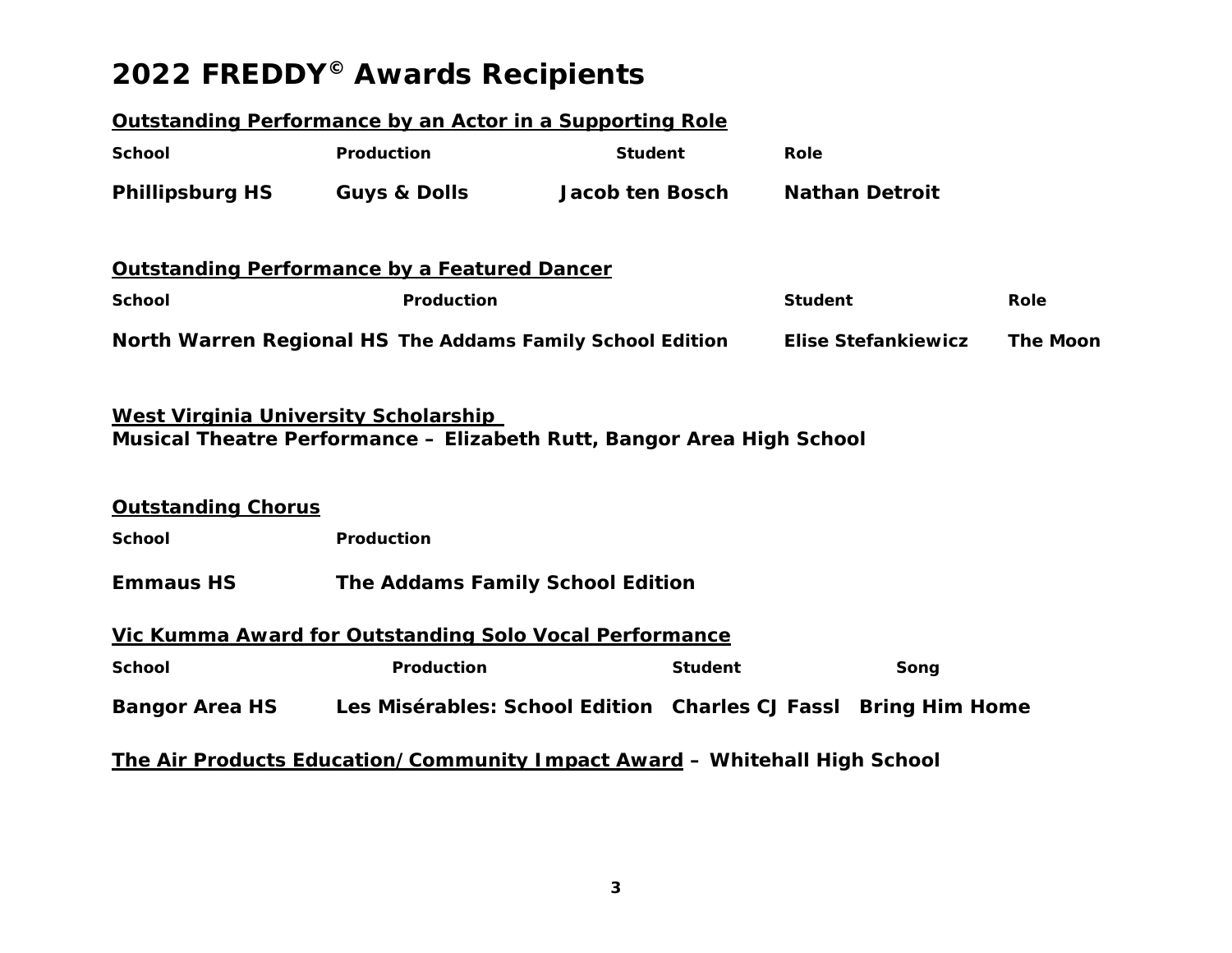|                               | <b>Outstanding Featured Performance by an Actor</b>            |                                         |                     |                        |              |
|-------------------------------|----------------------------------------------------------------|-----------------------------------------|---------------------|------------------------|--------------|
| <b>School</b>                 | Production                                                     | <b>Student</b>                          |                     | <b>Role</b>            |              |
| <b>Nazareth HS</b>            | <b>Little Shop of Horrors</b>                                  | <b>Jacob Kremer</b>                     |                     | <b>Audrey II Voice</b> |              |
|                               | <b>Outstanding Featured Performance by an Actress</b>          |                                         |                     |                        |              |
| <b>School</b>                 | Production                                                     |                                         | <b>Student</b>      |                        | Role         |
| Catasauqua HS                 | <b>Chicago: High School Edition</b>                            |                                         | Hannah Kurczeski    |                        | Velma Kelly  |
|                               | <b>Outstanding Production Number</b>                           |                                         |                     |                        |              |
| <b>School</b>                 | Production                                                     |                                         | Song                |                        |              |
| <b>Bangor HS</b>              | Les Misérables: School Edition                                 |                                         | <b>One Day More</b> |                        |              |
| <b>Outstanding Stage Crew</b> |                                                                | (In honor of Capt. Christopher Seifert) |                     |                        |              |
| <b>School</b>                 | Production                                                     |                                         |                     |                        |              |
|                               | Liberty HS The Sound of Music                                  |                                         |                     |                        |              |
|                               | <b>Outstanding Performance by an Actress in a Leading Role</b> |                                         |                     |                        |              |
| <b>School</b>                 | Production                                                     | <b>Student</b>                          |                     | Role                   |              |
|                               | Liberty HS HS The Sound of Music Rebekah Bex Vermuelen         |                                         |                     | <b>Maria Rainer</b>    |              |
|                               | Outstanding Performance by an Actor in a Leading Role          |                                         |                     |                        |              |
| <b>School</b>                 | Production                                                     |                                         | <b>Student</b>      | Role                   |              |
| <b>Bangor HS</b>              | Les Misérables: School Edition Charles CJ Fassl                |                                         |                     |                        | Jean ValJean |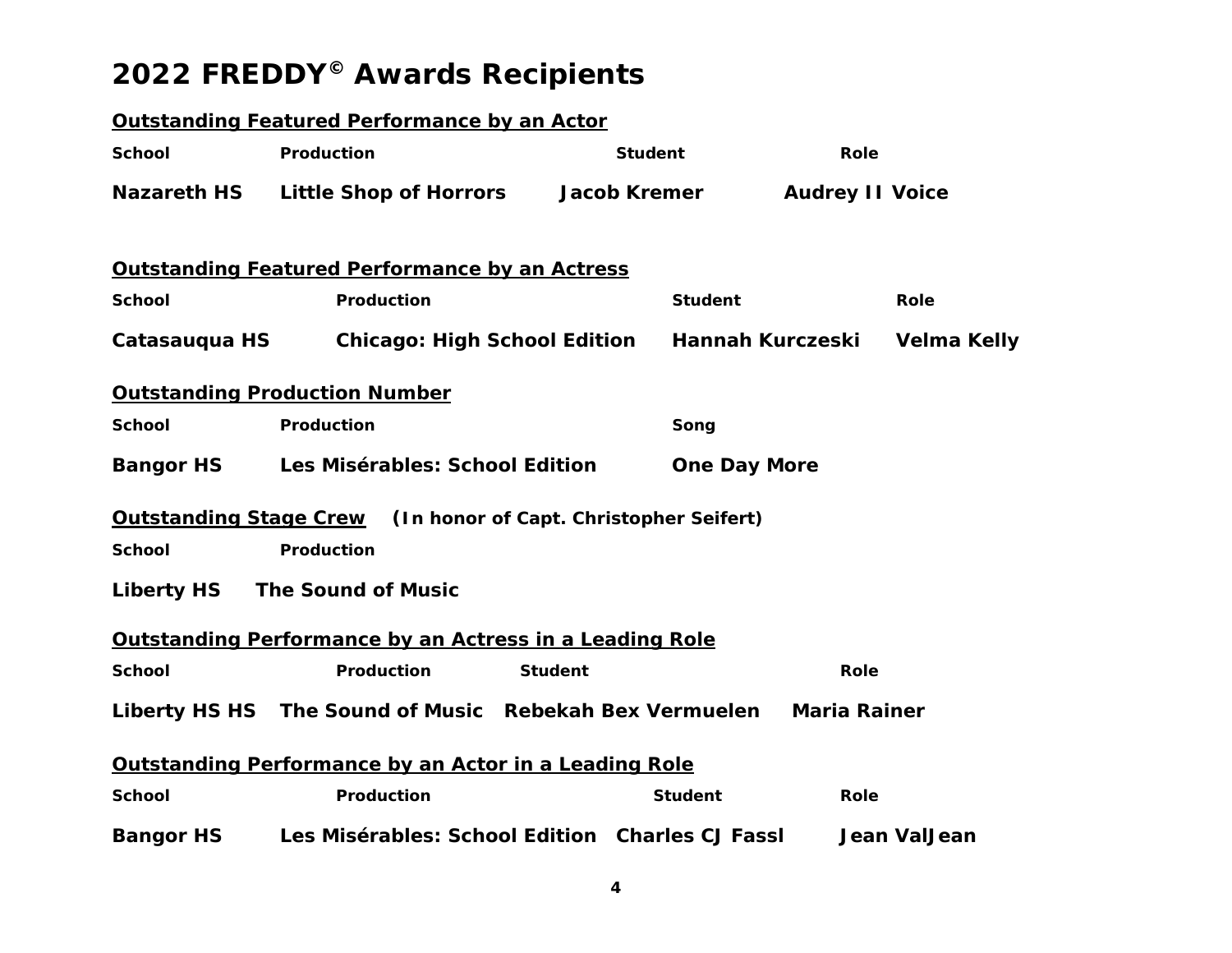### **Outstanding Overall Production by a Smaller School**

**School** Production

**Catasuqua HS** *Chicago: High School Edition* 

### **Outstanding Overall Production of a Musical**

School **Production** 

**Bangor Area HS** *Les Misérables: School Edition*

### **ADDITIONAL SCHOLARSHIPS & COMMUNITY AWARDS**

**Civic Theatre Outstanding Student Director Award and Internship Emma Higton Nazareth HS** 

**Mowad Turf Specialists Cash Award Recipients: Charles Fassl Rebekah Bex Vermuelen** 

**Pennsylvania Youth Ballet/Ballet Guild of the Lehigh Valley Summer Dance Intensive** 

| <b>Recipients:</b> | Sara Horvath              | <b>Belvidere HS</b>             |
|--------------------|---------------------------|---------------------------------|
|                    | <b>Julia Ressler</b>      | <b>Easton HS</b>                |
|                    | <b>Ashley Westgate</b>    | <b>Emmaus HS</b>                |
|                    | <b>Julia Ruhf</b>         | <b>Freedom HS</b>               |
|                    | Giovanni Failla           | <b>Whitehall HS</b>             |
|                    | <b>Elise Stefakiewicz</b> | <b>North Warren Regional HS</b> |
|                    | Kayla Beam                | <b>Warren Hills Regional HS</b> |
|                    | Giovanni Failla           | <b>Whitehall HS</b>             |